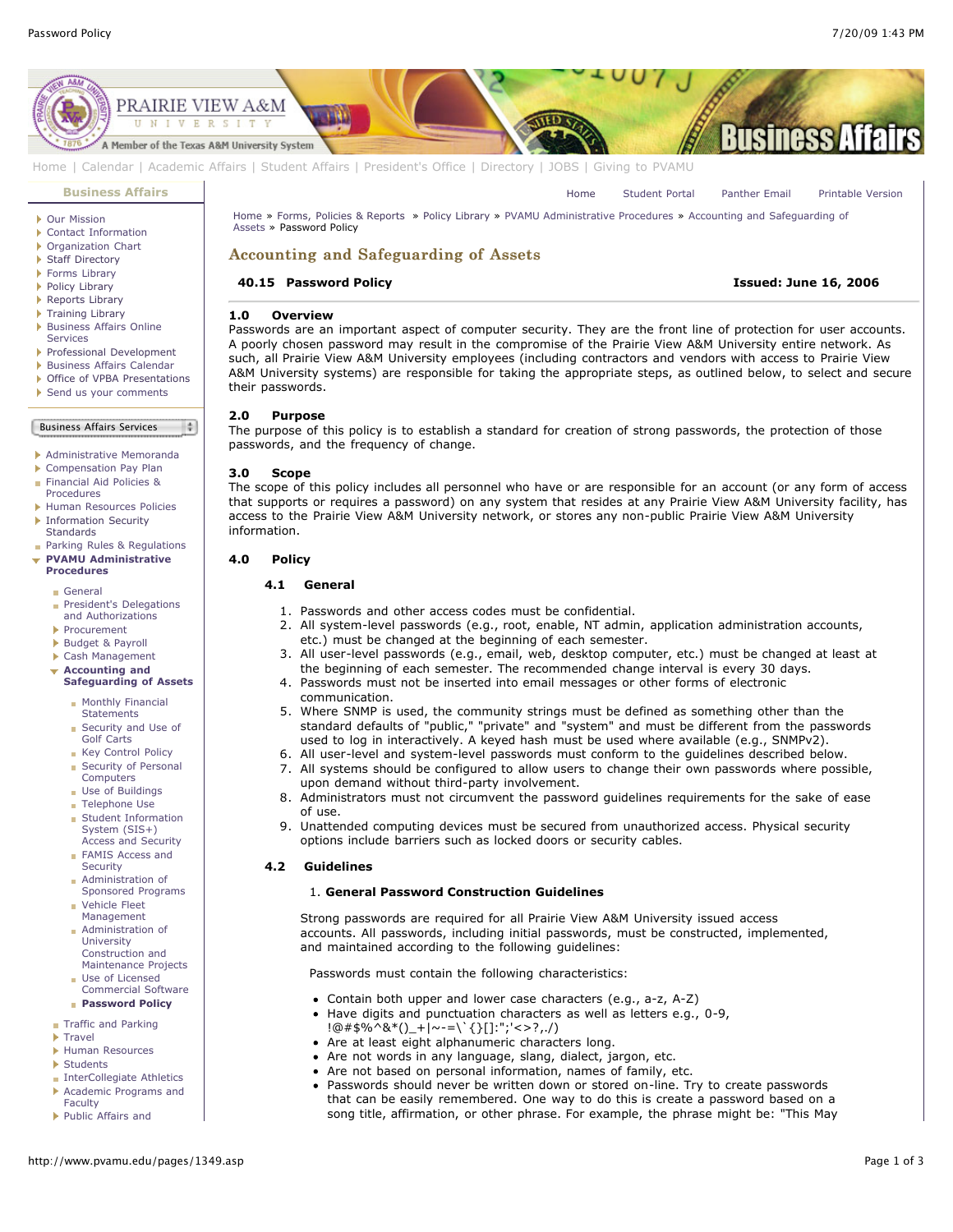#### [Development](http://www.pvamu.edu/pages/1410.asp)

- [PVAMU Rules](http://www.pvamu.edu/pages/1412.asp)
- **[Travel Policies](http://www.pvamu.edu/pages/1414.asp)**

Be One Way To Remember" and the password could be: "TmB1w2R!" or "Tmb1W>r~" or some other variation.

Poor, weak passwords have the following characteristics and must not be used:

- The password contains less than eight characters
- The password is a word found in a dictionary (English or foreign)
- The password is a common usage word such as:
	- Names of family, pets, friends, co-workers, fantasy characters, etc.
	- Computer terms and names, commands, sites, companies, hardware, software.
	- The words "Prairie View A&M University", "PVAMU" or any derivation.
	- Birthdays and other personal information such as addresses and phone numbers.
	- Word or number patterns like aaabbb, qwerty, zyxwvuts, 123321, etc.
	- Any of the above spelled backwards.
	- Any of the above preceded or followed by a digit (e.g., secret1, 1secret)

#### 2. **Password Protection Standards**

Do not use the same password for Prairie View A&M University accounts as for other non-Prairie View A&M University access (e.g., personal ISP account, option trading, benefits, etc.). Where possible, do not use the same password for various Prairie View A&M University access needs. For example, select one password for the Engineering systems and a separate password for IT systems. Also, select a separate password to be used for access to the PVAMU LAN.

Do not share Prairie View A&M University passwords with anyone, including administrative assistants or secretaries. All passwords are to be treated as sensitive, confidential Prairie View A&M University information.

Other "Do not's" include:

- Do not reveal a password over the phone to ANYONE
- Do not reveal a password in an email message
- Do not reveal a password to the boss
- Do not talk about a password in front of others
- Do not hint at the format of a password (e.g., "my family name")
- Do not reveal a password on questionnaires or security forms
- Do not share a password with family members
- Do not reveal a password to co-workers while on vacation

If someone demands a password, refer them to this document or have them call someone in the Information Security Department.

Donot use the "Remember Password" feature of applications (e.g., Eudora,Outlook, Netscape Messenger, and Microsoft Office).

Again,do not write passwords down and store them anywhere in your office. Do notstore passwords in a file on ANY computer system (including Palm Pilots orsimilar devices) without encryption.

Changepasswords at least once every semester. The recommended change interval isevery 30 days.

If anaccount or password is suspected to have been compromised, report the incidentto the PVAMU IT Help Desk at 2525 and change all passwords.

Passwordcracking or guessing may be performed on a periodic or random basis by PVAMU ITServices or its delegates. If a password is guessed or cracked during one ofthese scans, the user will be required to change it.

### 3. **Application Development Standards**

Application developers must ensure their programs contain the following security precautions. Applications:

- Should support authentication of individual users, not groups.
- Should not store passwords in clear text or in any easily reversible form.
- Should provide for some sort of role management, such that one user can take over the functions of another without having to know the other's password.
- Should support TACACS+, RADIUS and/or X.509 with LDAP security retrieval, wherever possible.

#### 4. **Use of Passwords for Remote Access Users**